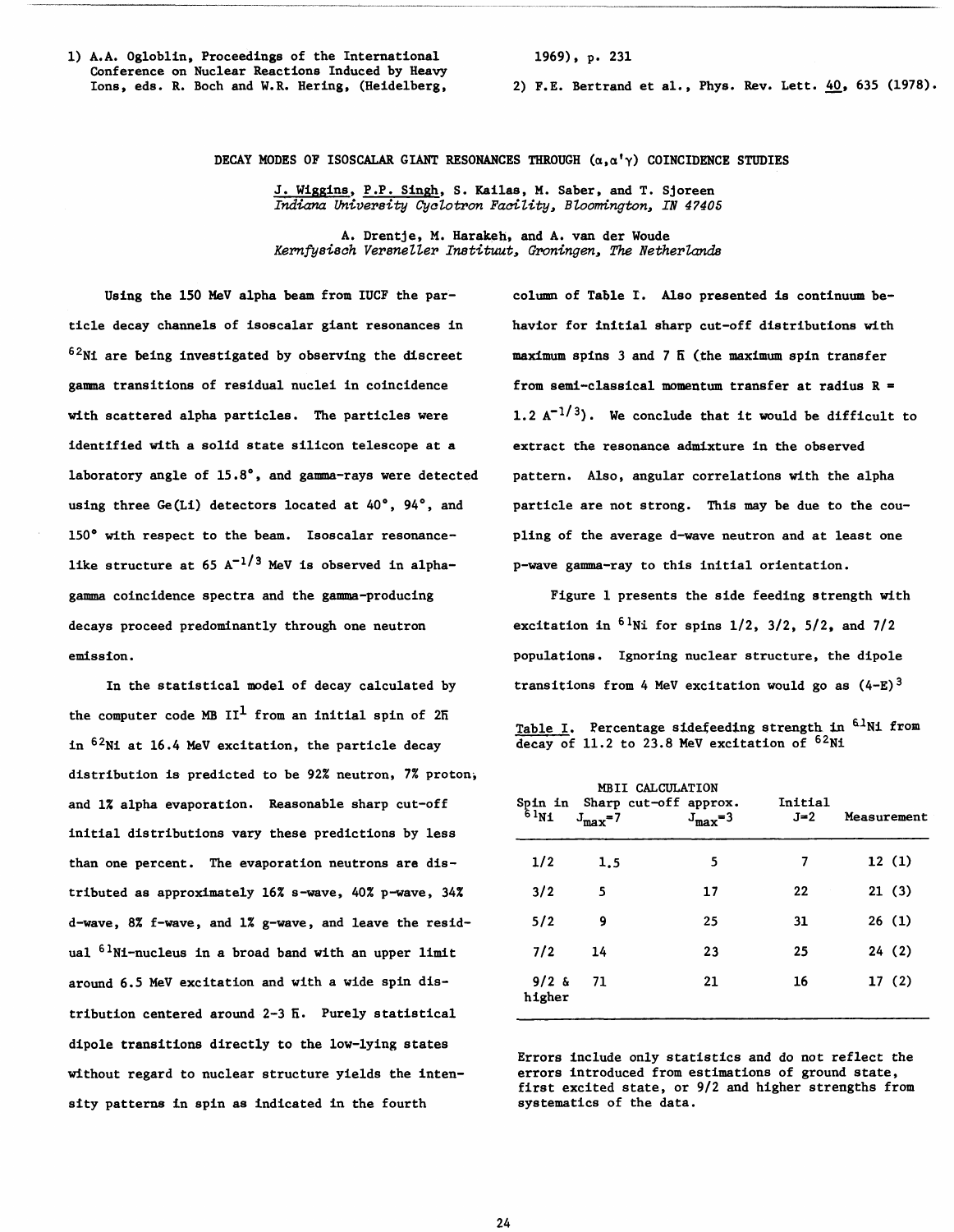

*Fi.guxe* **1.**  *states. Sidefeeding strength of low lying*  $61Ni$ *Both Zines indicate a* f **4-E)** *energy dependence.* 

for each spin and the relative normalizations of spins would reflect the initial populations and number of m-states available to each transition. It should be noted that the sparce data are not too inconsistent with this trend. The 9/2 and higher value in Table I was extracted from the observed 7/2 strength by fitting this dipole energy dependence to the second and third  $7/2$ -states. This is tantamount to the assumption that the first 7/2-state at 1015 keV excitation is an yrast state through which all higher spin strength is funneled.

In Fig. 2 is a spectrum of the ratio of true coincidences to randoms for the three gamma detectors (summed). This quantity would be proportional to the gamma-ray multiplicity as a function of inelasticity of the reaction. The dip near 12 MeV excitation (E=138 MeV) can be understood from  $(\alpha, \alpha' \hat{\alpha}')$  reactions



*Figure 2. ma-ray multiplicity ratios (arbitrary normalization) with energy of alpha particles at* **15.8'**  for coincidences in any of the three Ge(Li) gamma-ray *detectors. The arrm indicates the position of the &ant resonance around 16.5 MeV excitation.* 

leading to the ground state and first few excited states in  $6\ln$ . Since other decay channels are not yet important at this excitation, the effect dominates and lowers the measured multiplicity in this region. **The**  absence of a pronounced dip at the two or three neutron thresholds could be understood from other decay modes "washing out" the effect.

In tracking across the resonance region in 3 MeV bins the pattern of gamma-ray strength is roughly constant except at the lowest excitattons where direct population (from neutron evaporation) is important. The observations are consistent with two conclusions: 1) resonance and continuum decay similarly or 2) resonance decay has few gamma-rays of appreciable efficiency and therefore is not strongly represented in the coincidence spectra. The latter may occur from